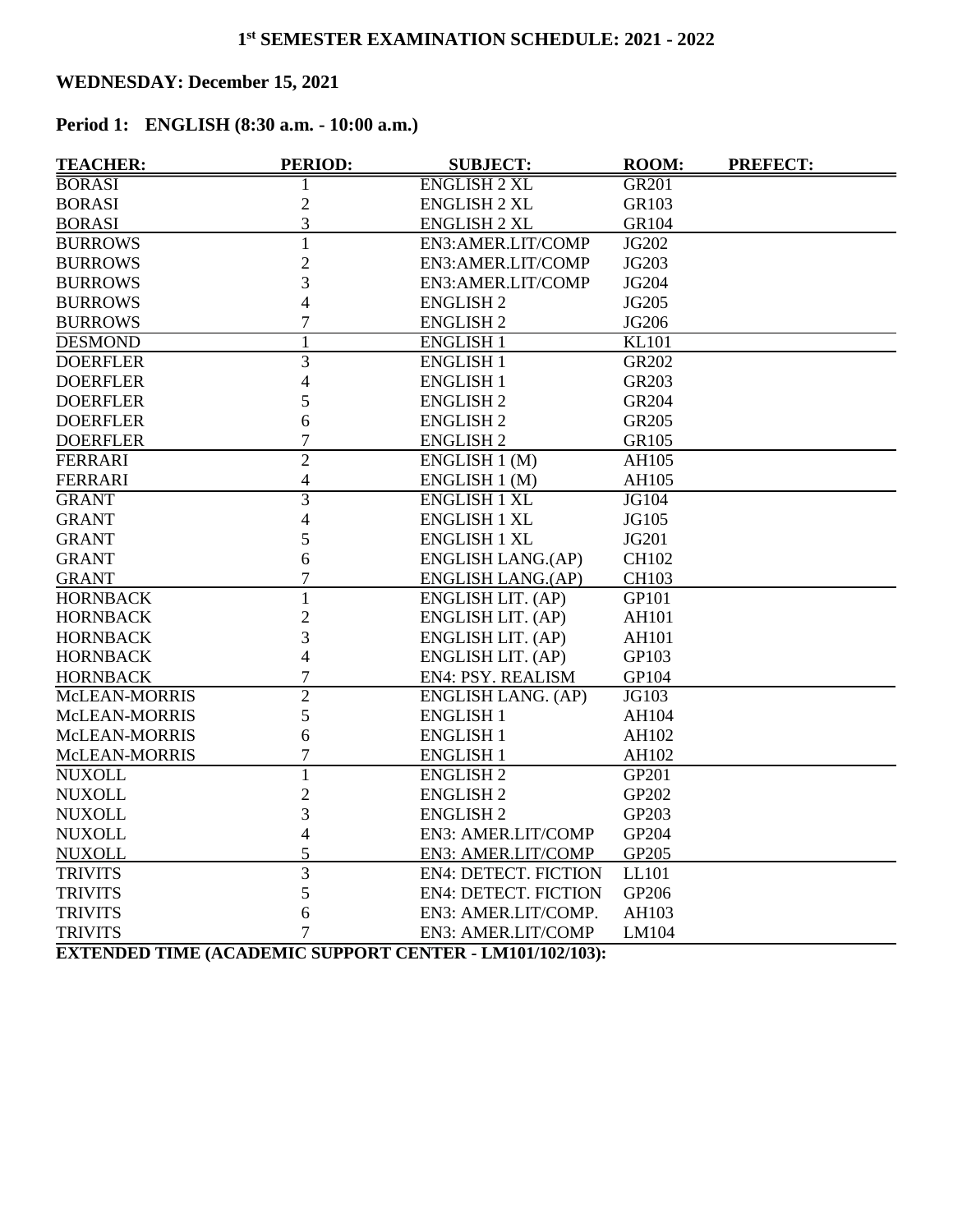# **WEDNESDAY: December 15, 2021**

## **Period 2: WORLD LANGUAGES (11:15 a.m. - 12:45 p.m.)**

| <b>TEACHER:</b> | <b>PERIOD:</b> | <b>SUBJECT:</b>          | ROOM:              | <b>PREFECT:</b> |
|-----------------|----------------|--------------------------|--------------------|-----------------|
| <b>BRUSEL</b>   | 2              | SPANISH 3 (H)            | GP201              |                 |
| <b>BRUSEL</b>   | 3              | <b>SPANISH 4</b>         | GP204              |                 |
| <b>BRUSEL</b>   | 4              | SPANISH <sub>4</sub>     | GP204/GP205        |                 |
| <b>BRUSEL</b>   | 6              | SPANISH 3 (H)            | GP202              |                 |
| <b>BRUSEL</b>   | $\overline{7}$ | <b>SPANISH 4</b>         | GP205              |                 |
| <b>DIVER</b>    | $\mathbf{1}$   | SPANISH 2 (B)            | JG206              |                 |
| <b>DIVER</b>    | 4              | <b>SPANISH 2</b>         | JG205              |                 |
| <b>DIVER</b>    | 5              | <b>SPANISH 2</b>         | <b>JG204</b>       |                 |
| <b>DIVER</b>    | 6              | <b>SPANISH 2</b>         | JG203              |                 |
| <b>DIVER</b>    | $\overline{7}$ | <b>SPANISH 2</b>         | JG202              |                 |
| <b>HERRERA</b>  | $\overline{3}$ | <b>SPANISH 2</b>         | <b>JG201</b>       |                 |
| <b>HERRERA</b>  | 5              | SPANISH 2 (XL)           | JG105              |                 |
| <b>HERRERA</b>  | 6              | SPANISH 2 (XL)           | JG104              |                 |
| <b>HERRERA</b>  | $\overline{7}$ | SPANISH 2 (XL)           | JG103              |                 |
| <b>KELSO</b>    | $\mathbf{1}$   | <b>SPANISH 1</b>         | GR104              |                 |
| <b>KELSO</b>    | $\overline{c}$ | <b>SPANISH 3</b>         | <b>GR201</b>       |                 |
| <b>KELSO</b>    | 4              | <b>SPANISH 1</b>         | GR103              |                 |
| <b>KELSO</b>    | 5              | SPANISH 1 (XL)           | GR202              |                 |
| <b>KELSO</b>    | 7              | SPANISH 1 (XL)           | GR203              |                 |
| <b>MORALES</b>  | $\mathbf{1}$   | <b>SPANISH 3</b>         | GR204              |                 |
| <b>MORALES</b>  | 3              | SPANISH 4 (AP)           | <b>KL101</b>       |                 |
| <b>MORALES</b>  | 4              | <b>SPANISH 3</b>         | GR205              |                 |
| <b>MORALES</b>  | 5              | <b>SPANISH 3</b>         | GP206              |                 |
| <b>MORALES</b>  | 6              | <b>SPANISH 3</b>         | LM104              |                 |
| <b>QUILLEN</b>  | $\mathbf{1}$   | FRENCH <sub>1</sub>      | $\overline{AH101}$ |                 |
| <b>QUILLEN</b>  | $\overline{c}$ | <b>SPANISH 1</b>         | AH102              |                 |
| <b>QUILLEN</b>  | 3              | SPANISH 1 (M)            | AH103              |                 |
| <b>QUILLEN</b>  | 4              | SPANISH <sub>2</sub> (A) | AH104              |                 |
| <b>QUILLEN</b>  | 6              | <b>SPANISH 1</b>         | AH105              |                 |
| <b>WILLSON</b>  | $\overline{2}$ | <b>FRENCH2</b>           | GP104              |                 |
| <b>WILLSON</b>  | 3              | AP FRENCH LANG.          | GR105              |                 |
| <b>WILLSON</b>  | 3              | <b>FRENCH4</b>           | GR105              |                 |
| <b>WILLSON</b>  | 4              | <b>FRENCH2</b>           | GP101              |                 |
| <b>WILLSON</b>  | 5              | <b>FRENCH3</b>           | GP103              |                 |
| <b>WILLSON</b>  | $\overline{7}$ | FRENCH 3 (H)             | GR105              |                 |
| <b>WITUCKI</b>  | $\mathbf{1}$   | <b>LATIN1</b>            | <b>CH103</b>       |                 |
| <b>WITUCKI</b>  | $\overline{c}$ | <b>LATIN2</b>            | <b>CH103</b>       |                 |
| <b>WITUCKI</b>  | 3              | LATIN $3(H)$             | <b>CH102</b>       |                 |
| <b>WITUCKI</b>  | 3              | LATIN $4$ (AP)           | <b>CH102</b>       |                 |

**EXTENDED TIME (ACADEMIC SUPPORT CENTER - LM101/102/103):**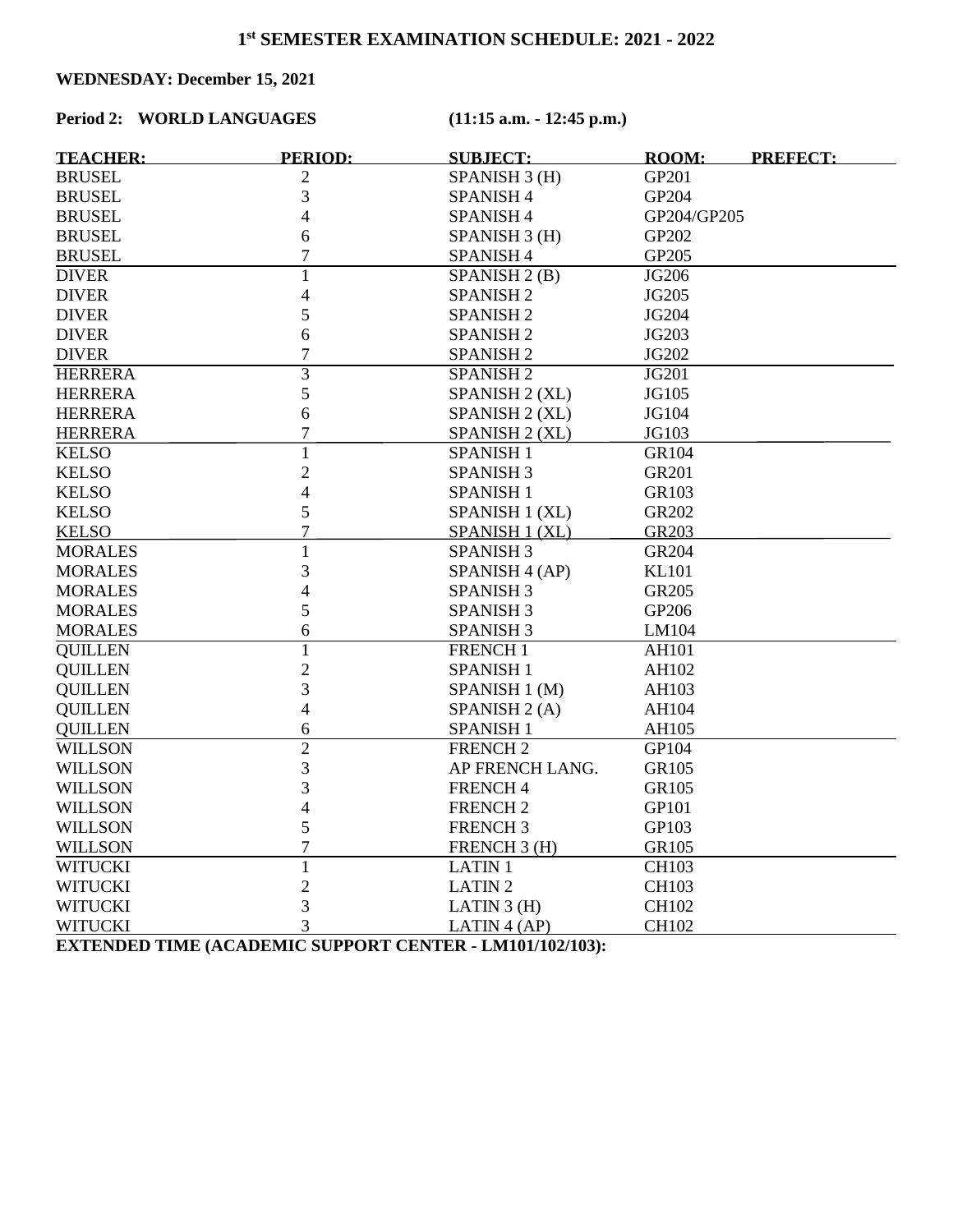# **WEDNESDAY: December 15, 2021**

# **Period 3: VISUAL AND PERFORMING ARTS (2:00 p.m. - 3:00 p.m.)**

| <b>TEACHER:</b> | <b>PERIOD:</b> | <b>SUBJECT:</b>          | <b>ROOM:</b> | <b>PREFECT:</b> |
|-----------------|----------------|--------------------------|--------------|-----------------|
| <b>HEINE</b>    |                | <b>MUSIC THEORY (AP)</b> | <b>BBCH</b>  |                 |
| <b>LOPEZ</b>    |                | <b>STUDIO ART 1A</b>     | AH102        |                 |
| <b>LOPEZ</b>    |                | <b>STUDIO ART 1A</b>     | <b>AH101</b> |                 |
| <b>LOPEZ</b>    |                | <b>STUDIO ART 1A</b>     | <b>AH101</b> |                 |
| <b>LOPEZ</b>    |                | <b>STUDIO ART 1A</b>     | AH102        |                 |
| <b>TRAFTON</b>  |                | ART OF FILM (A)          | JG103        |                 |
| <b>TRAFTON</b>  |                | ART OF FILM (A)          | JG104        |                 |

# **EXTENDED TIME (ACADEMIC SUPPORT CENTER-LM101/LM102):**

| <b>JG</b> - Jogues Hall         | <b>GR</b> - Garnier Hall                                         | <b>GP</b> - Goupil Hall | <b>LM - Lalemont Hall</b> |
|---------------------------------|------------------------------------------------------------------|-------------------------|---------------------------|
| <b>KL</b> - <b>King Library</b> | <b>CH</b> - Chabanel Hall                                        | LL - La Lande Hall      | AH - Alumni Hall          |
| OM – O'Meara Hall               | <b>GYM-LT – Gym Little Theatre HCB – Harris Center Band Room</b> |                         |                           |

**BB – Brebeuf Hall**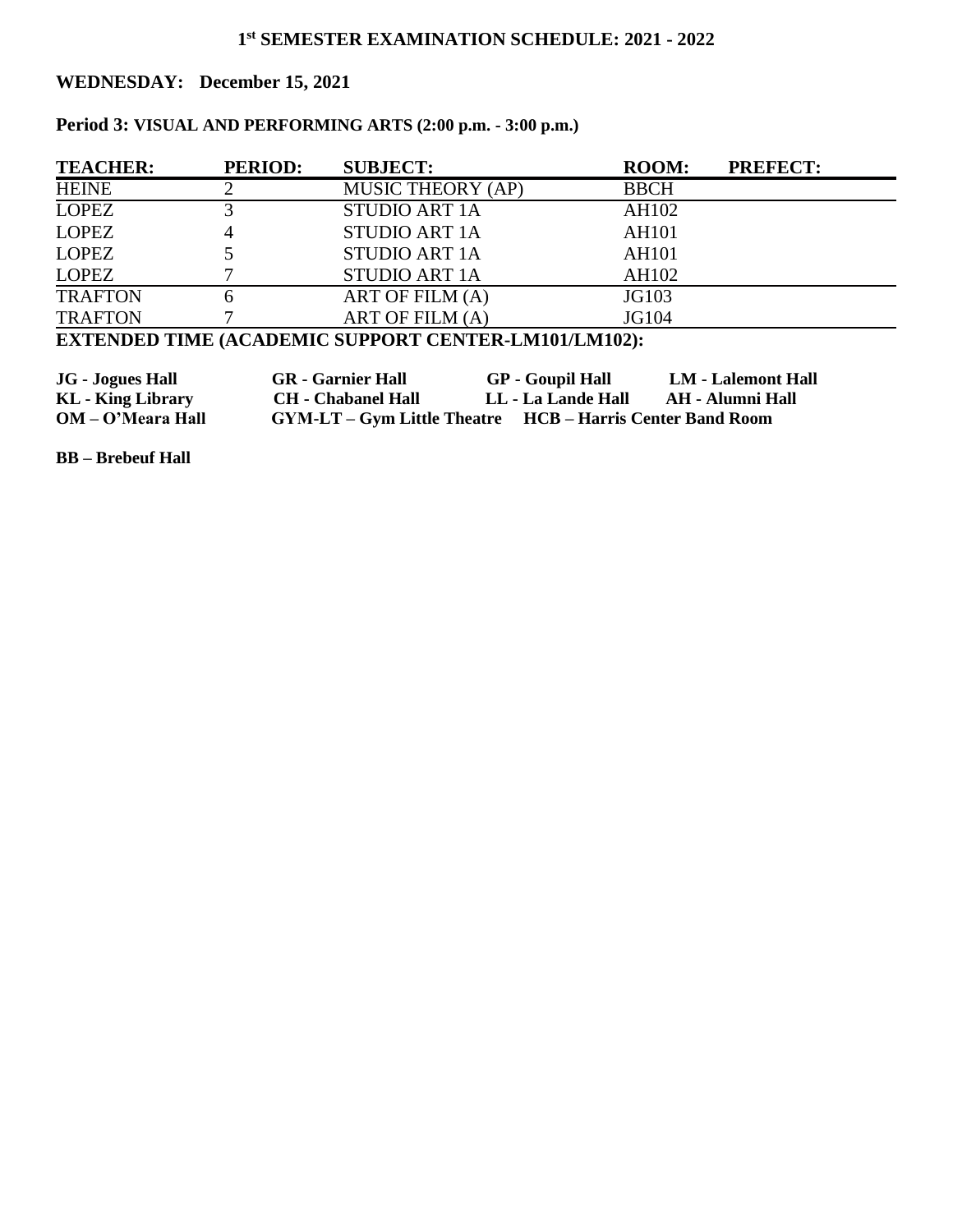**THURSDAY: December 16, 2021 Period 1: SCIENCE (8:30 a.m. - 10:00 a.m.)**

| <b>AP PHYSICS 1</b><br>GP101<br>3<br>4<br><b>AP PHYSICS 1</b><br>GP103<br>5<br><b>AP PHYSICS 1</b><br>GP104<br>6<br><b>AP PHYSICS 2</b><br><b>GR105</b><br>$\overline{7}$<br><b>BECKER</b><br><b>CHEMISTRY</b><br>GR104<br>$\mathbf{1}$<br>JG202<br><b>BIOLOGY</b><br>$\overline{2}$<br>JG201<br><b>BIOLOGY</b><br>3<br>JG203<br><b>BIOLOGY</b><br>$\overline{4}$<br><b>BIOLOGY</b><br>JG204<br>$\overline{7}$<br><b>BIOLOGY</b><br>JG205<br>$\overline{6}$<br><b>INTEGRATED SCI.</b><br><b>AH105</b><br>$\boldsymbol{7}$<br><b>INTEGRATED SCI.</b><br>AH105<br>$\overline{1}$<br><b>CHEMISTRY</b><br><b>JG206</b><br>$\mathbf{2}$<br><b>CHEMISTRY</b><br>JG105<br>3<br><b>CHEMISTRY</b><br>JG104<br>6<br><b>HARCOS</b><br><b>BIOLOGY</b><br>JG103<br>6<br><b>BIOLOGY</b> (AP)<br>AH101<br>$\overline{7}$<br><b>BIOLOGY</b> (AP)<br>AH101<br><b>SIMON</b><br>$\mathbf{1}$<br><b>KL101</b><br><b>PHYSICS</b><br>$\overline{2}$<br><b>SIMON</b><br><b>PHYSICS</b><br><b>CH103</b><br>$\overline{4}$<br><b>PHYSICS</b><br><b>GR205</b><br><b>SIMON</b><br>5<br>GR103<br><b>SIMON</b><br><b>PHYSICS</b><br>$\overline{7}$<br><b>SIMON</b><br><b>PHYSICS</b><br>GR204<br>$\overline{3}$<br><b>B2:ANAT/PHYSL</b><br>GP201<br><b>WEINBERGER</b><br><b>WEINBERGER</b><br>$\overline{4}$<br><b>B2:ANAT/PHYSL</b><br>GP202<br><b>WEINBERGER</b><br>5<br><b>BIOLOGY</b><br>GP203<br><b>WEINBERGER</b><br><b>B2:ANAT/PHYSL</b><br>GP204<br>6<br><b>WEINBERGER</b><br>7<br><b>B2:ANAT/PHYSL</b><br>GP205<br>WITZGALL<br>$\mathbf{1}$<br><b>CHEM. COMMUNITY</b><br>GR202<br>$\overline{2}$<br><b>WITZGALL</b><br><b>CHEM. COMMUNITY</b><br>GR202<br>3<br><b>WITZGALL</b><br>CHEMISTRY (AP)<br><b>GR201</b><br>5<br><b>WITZGALL</b><br>CHEMISTRY (AP)<br>GR203<br>$\overline{2}$<br><b>YANG</b><br><b>BIOLOGY</b> (XL)<br>AH104 | <b>TEACHER:</b> | <b>PERIOD:</b> | <b>SUBJECT:</b> | <b>ROOM:</b> | <b>PREFECT:</b> |
|------------------------------------------------------------------------------------------------------------------------------------------------------------------------------------------------------------------------------------------------------------------------------------------------------------------------------------------------------------------------------------------------------------------------------------------------------------------------------------------------------------------------------------------------------------------------------------------------------------------------------------------------------------------------------------------------------------------------------------------------------------------------------------------------------------------------------------------------------------------------------------------------------------------------------------------------------------------------------------------------------------------------------------------------------------------------------------------------------------------------------------------------------------------------------------------------------------------------------------------------------------------------------------------------------------------------------------------------------------------------------------------------------------------------------------------------------------------------------------------------------------------------------------------------------------------------------------------------------------------------------------------------------------------------------------------------------------------------------------------------------------------------------------------------------------------|-----------------|----------------|-----------------|--------------|-----------------|
|                                                                                                                                                                                                                                                                                                                                                                                                                                                                                                                                                                                                                                                                                                                                                                                                                                                                                                                                                                                                                                                                                                                                                                                                                                                                                                                                                                                                                                                                                                                                                                                                                                                                                                                                                                                                                  | <b>BECKER</b>   |                |                 |              |                 |
|                                                                                                                                                                                                                                                                                                                                                                                                                                                                                                                                                                                                                                                                                                                                                                                                                                                                                                                                                                                                                                                                                                                                                                                                                                                                                                                                                                                                                                                                                                                                                                                                                                                                                                                                                                                                                  | <b>BECKER</b>   |                |                 |              |                 |
|                                                                                                                                                                                                                                                                                                                                                                                                                                                                                                                                                                                                                                                                                                                                                                                                                                                                                                                                                                                                                                                                                                                                                                                                                                                                                                                                                                                                                                                                                                                                                                                                                                                                                                                                                                                                                  | <b>BECKER</b>   |                |                 |              |                 |
|                                                                                                                                                                                                                                                                                                                                                                                                                                                                                                                                                                                                                                                                                                                                                                                                                                                                                                                                                                                                                                                                                                                                                                                                                                                                                                                                                                                                                                                                                                                                                                                                                                                                                                                                                                                                                  | <b>BECKER</b>   |                |                 |              |                 |
|                                                                                                                                                                                                                                                                                                                                                                                                                                                                                                                                                                                                                                                                                                                                                                                                                                                                                                                                                                                                                                                                                                                                                                                                                                                                                                                                                                                                                                                                                                                                                                                                                                                                                                                                                                                                                  |                 |                |                 |              |                 |
|                                                                                                                                                                                                                                                                                                                                                                                                                                                                                                                                                                                                                                                                                                                                                                                                                                                                                                                                                                                                                                                                                                                                                                                                                                                                                                                                                                                                                                                                                                                                                                                                                                                                                                                                                                                                                  | <b>BEERS</b>    |                |                 |              |                 |
|                                                                                                                                                                                                                                                                                                                                                                                                                                                                                                                                                                                                                                                                                                                                                                                                                                                                                                                                                                                                                                                                                                                                                                                                                                                                                                                                                                                                                                                                                                                                                                                                                                                                                                                                                                                                                  | <b>BEERS</b>    |                |                 |              |                 |
|                                                                                                                                                                                                                                                                                                                                                                                                                                                                                                                                                                                                                                                                                                                                                                                                                                                                                                                                                                                                                                                                                                                                                                                                                                                                                                                                                                                                                                                                                                                                                                                                                                                                                                                                                                                                                  | <b>BEERS</b>    |                |                 |              |                 |
|                                                                                                                                                                                                                                                                                                                                                                                                                                                                                                                                                                                                                                                                                                                                                                                                                                                                                                                                                                                                                                                                                                                                                                                                                                                                                                                                                                                                                                                                                                                                                                                                                                                                                                                                                                                                                  | <b>BEERS</b>    |                |                 |              |                 |
|                                                                                                                                                                                                                                                                                                                                                                                                                                                                                                                                                                                                                                                                                                                                                                                                                                                                                                                                                                                                                                                                                                                                                                                                                                                                                                                                                                                                                                                                                                                                                                                                                                                                                                                                                                                                                  | <b>BEERS</b>    |                |                 |              |                 |
|                                                                                                                                                                                                                                                                                                                                                                                                                                                                                                                                                                                                                                                                                                                                                                                                                                                                                                                                                                                                                                                                                                                                                                                                                                                                                                                                                                                                                                                                                                                                                                                                                                                                                                                                                                                                                  | <b>GRAFFIS</b>  |                |                 |              |                 |
|                                                                                                                                                                                                                                                                                                                                                                                                                                                                                                                                                                                                                                                                                                                                                                                                                                                                                                                                                                                                                                                                                                                                                                                                                                                                                                                                                                                                                                                                                                                                                                                                                                                                                                                                                                                                                  | <b>GRAFFIS</b>  |                |                 |              |                 |
|                                                                                                                                                                                                                                                                                                                                                                                                                                                                                                                                                                                                                                                                                                                                                                                                                                                                                                                                                                                                                                                                                                                                                                                                                                                                                                                                                                                                                                                                                                                                                                                                                                                                                                                                                                                                                  | <b>HARCOS</b>   |                |                 |              |                 |
|                                                                                                                                                                                                                                                                                                                                                                                                                                                                                                                                                                                                                                                                                                                                                                                                                                                                                                                                                                                                                                                                                                                                                                                                                                                                                                                                                                                                                                                                                                                                                                                                                                                                                                                                                                                                                  | <b>HARCOS</b>   |                |                 |              |                 |
|                                                                                                                                                                                                                                                                                                                                                                                                                                                                                                                                                                                                                                                                                                                                                                                                                                                                                                                                                                                                                                                                                                                                                                                                                                                                                                                                                                                                                                                                                                                                                                                                                                                                                                                                                                                                                  | <b>HARCOS</b>   |                |                 |              |                 |
|                                                                                                                                                                                                                                                                                                                                                                                                                                                                                                                                                                                                                                                                                                                                                                                                                                                                                                                                                                                                                                                                                                                                                                                                                                                                                                                                                                                                                                                                                                                                                                                                                                                                                                                                                                                                                  |                 |                |                 |              |                 |
|                                                                                                                                                                                                                                                                                                                                                                                                                                                                                                                                                                                                                                                                                                                                                                                                                                                                                                                                                                                                                                                                                                                                                                                                                                                                                                                                                                                                                                                                                                                                                                                                                                                                                                                                                                                                                  | LAI             |                |                 |              |                 |
|                                                                                                                                                                                                                                                                                                                                                                                                                                                                                                                                                                                                                                                                                                                                                                                                                                                                                                                                                                                                                                                                                                                                                                                                                                                                                                                                                                                                                                                                                                                                                                                                                                                                                                                                                                                                                  | LAI             |                |                 |              |                 |
|                                                                                                                                                                                                                                                                                                                                                                                                                                                                                                                                                                                                                                                                                                                                                                                                                                                                                                                                                                                                                                                                                                                                                                                                                                                                                                                                                                                                                                                                                                                                                                                                                                                                                                                                                                                                                  |                 |                |                 |              |                 |
|                                                                                                                                                                                                                                                                                                                                                                                                                                                                                                                                                                                                                                                                                                                                                                                                                                                                                                                                                                                                                                                                                                                                                                                                                                                                                                                                                                                                                                                                                                                                                                                                                                                                                                                                                                                                                  |                 |                |                 |              |                 |
|                                                                                                                                                                                                                                                                                                                                                                                                                                                                                                                                                                                                                                                                                                                                                                                                                                                                                                                                                                                                                                                                                                                                                                                                                                                                                                                                                                                                                                                                                                                                                                                                                                                                                                                                                                                                                  |                 |                |                 |              |                 |
|                                                                                                                                                                                                                                                                                                                                                                                                                                                                                                                                                                                                                                                                                                                                                                                                                                                                                                                                                                                                                                                                                                                                                                                                                                                                                                                                                                                                                                                                                                                                                                                                                                                                                                                                                                                                                  |                 |                |                 |              |                 |
|                                                                                                                                                                                                                                                                                                                                                                                                                                                                                                                                                                                                                                                                                                                                                                                                                                                                                                                                                                                                                                                                                                                                                                                                                                                                                                                                                                                                                                                                                                                                                                                                                                                                                                                                                                                                                  |                 |                |                 |              |                 |
|                                                                                                                                                                                                                                                                                                                                                                                                                                                                                                                                                                                                                                                                                                                                                                                                                                                                                                                                                                                                                                                                                                                                                                                                                                                                                                                                                                                                                                                                                                                                                                                                                                                                                                                                                                                                                  |                 |                |                 |              |                 |
|                                                                                                                                                                                                                                                                                                                                                                                                                                                                                                                                                                                                                                                                                                                                                                                                                                                                                                                                                                                                                                                                                                                                                                                                                                                                                                                                                                                                                                                                                                                                                                                                                                                                                                                                                                                                                  |                 |                |                 |              |                 |
|                                                                                                                                                                                                                                                                                                                                                                                                                                                                                                                                                                                                                                                                                                                                                                                                                                                                                                                                                                                                                                                                                                                                                                                                                                                                                                                                                                                                                                                                                                                                                                                                                                                                                                                                                                                                                  |                 |                |                 |              |                 |
|                                                                                                                                                                                                                                                                                                                                                                                                                                                                                                                                                                                                                                                                                                                                                                                                                                                                                                                                                                                                                                                                                                                                                                                                                                                                                                                                                                                                                                                                                                                                                                                                                                                                                                                                                                                                                  |                 |                |                 |              |                 |
|                                                                                                                                                                                                                                                                                                                                                                                                                                                                                                                                                                                                                                                                                                                                                                                                                                                                                                                                                                                                                                                                                                                                                                                                                                                                                                                                                                                                                                                                                                                                                                                                                                                                                                                                                                                                                  |                 |                |                 |              |                 |
|                                                                                                                                                                                                                                                                                                                                                                                                                                                                                                                                                                                                                                                                                                                                                                                                                                                                                                                                                                                                                                                                                                                                                                                                                                                                                                                                                                                                                                                                                                                                                                                                                                                                                                                                                                                                                  |                 |                |                 |              |                 |
|                                                                                                                                                                                                                                                                                                                                                                                                                                                                                                                                                                                                                                                                                                                                                                                                                                                                                                                                                                                                                                                                                                                                                                                                                                                                                                                                                                                                                                                                                                                                                                                                                                                                                                                                                                                                                  |                 |                |                 |              |                 |
|                                                                                                                                                                                                                                                                                                                                                                                                                                                                                                                                                                                                                                                                                                                                                                                                                                                                                                                                                                                                                                                                                                                                                                                                                                                                                                                                                                                                                                                                                                                                                                                                                                                                                                                                                                                                                  |                 |                |                 |              |                 |
|                                                                                                                                                                                                                                                                                                                                                                                                                                                                                                                                                                                                                                                                                                                                                                                                                                                                                                                                                                                                                                                                                                                                                                                                                                                                                                                                                                                                                                                                                                                                                                                                                                                                                                                                                                                                                  |                 |                |                 |              |                 |
|                                                                                                                                                                                                                                                                                                                                                                                                                                                                                                                                                                                                                                                                                                                                                                                                                                                                                                                                                                                                                                                                                                                                                                                                                                                                                                                                                                                                                                                                                                                                                                                                                                                                                                                                                                                                                  |                 |                |                 |              |                 |
| 3<br><b>YANG</b><br><b>BIOLOGY (XL)</b><br>GP206                                                                                                                                                                                                                                                                                                                                                                                                                                                                                                                                                                                                                                                                                                                                                                                                                                                                                                                                                                                                                                                                                                                                                                                                                                                                                                                                                                                                                                                                                                                                                                                                                                                                                                                                                                 |                 |                |                 |              |                 |
| <b>YANG</b><br>$\overline{\mathcal{L}}$<br><b>CHEMISTRY</b><br>AH102                                                                                                                                                                                                                                                                                                                                                                                                                                                                                                                                                                                                                                                                                                                                                                                                                                                                                                                                                                                                                                                                                                                                                                                                                                                                                                                                                                                                                                                                                                                                                                                                                                                                                                                                             |                 |                |                 |              |                 |
| <b>YANG</b><br>5<br><b>CHEMISTRY</b><br>AH102/AH103                                                                                                                                                                                                                                                                                                                                                                                                                                                                                                                                                                                                                                                                                                                                                                                                                                                                                                                                                                                                                                                                                                                                                                                                                                                                                                                                                                                                                                                                                                                                                                                                                                                                                                                                                              |                 |                |                 |              |                 |
| <b>CHEMISTRY</b><br><b>YANG</b><br>AH103<br>6<br><b>EVTENDED TIME (ACADEMIC SUBDODT CENTED I M101/102/102).</b>                                                                                                                                                                                                                                                                                                                                                                                                                                                                                                                                                                                                                                                                                                                                                                                                                                                                                                                                                                                                                                                                                                                                                                                                                                                                                                                                                                                                                                                                                                                                                                                                                                                                                                  |                 |                |                 |              |                 |

**EXTENDED TIME (ACADEMIC SUPPORT CENTER - LM101/102/103):** 

**JG - Jogues Hall GR - Garnier Hall GP - Goupil Hall LM - Lalemont Hall KL - King Library CH - Chabanel Hall LL - La Lande Hall AH - Alumni Hall OM – O'Meara Hall GYM-LT – Gym Little Theatre HCB – Harris Center Band Room BB – Brebeuf Hall**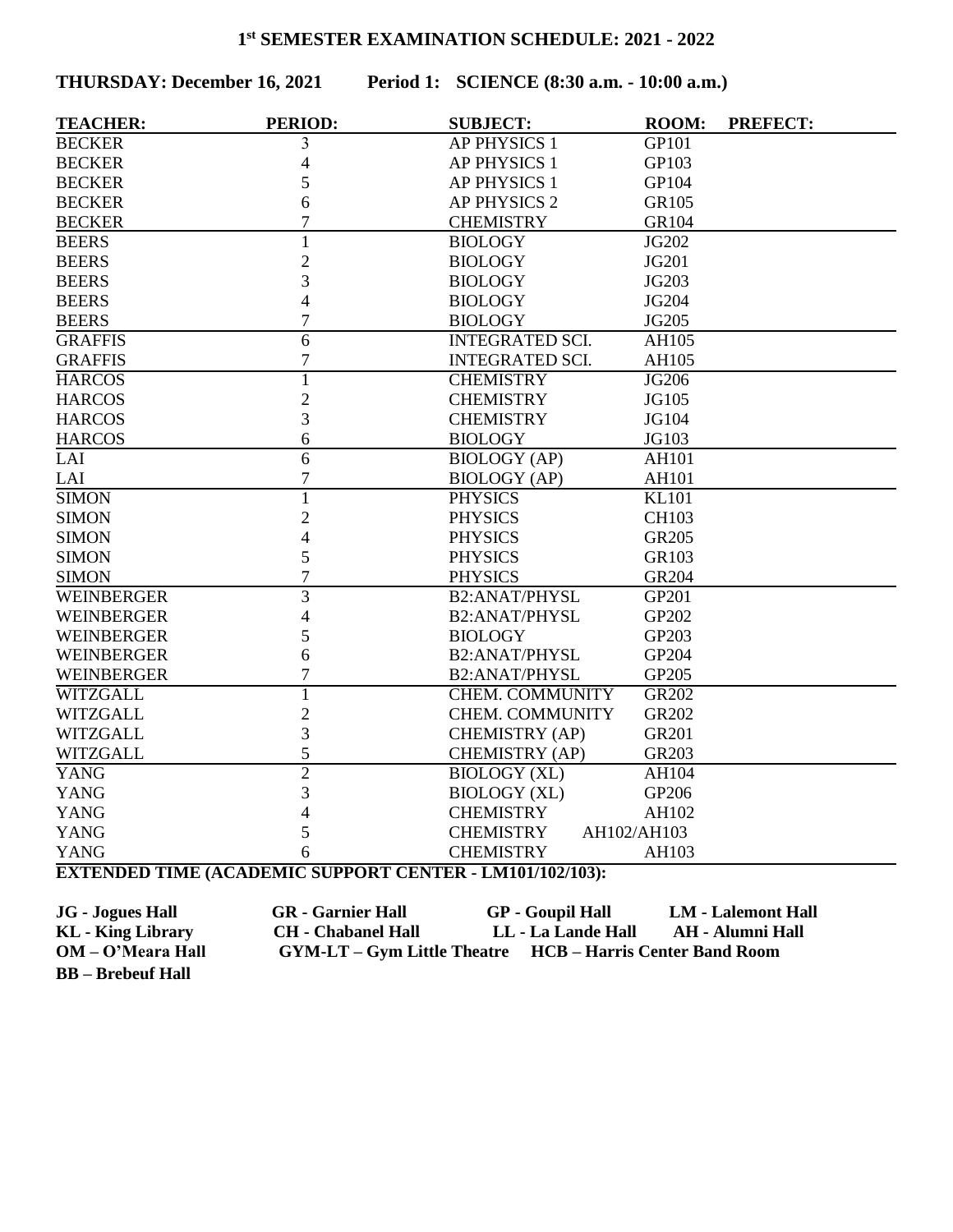**THURSDAY: December 16, 2021 Period 2: SOCIAL SCIENCE (11:15 a.m. - 12:45 p.m.)**

| <b>TEACHER:</b> | <b>PERIOD:</b> | <b>SUBJECT:</b>         | <b>ROOM:</b> | <b>PREFECT:</b> |
|-----------------|----------------|-------------------------|--------------|-----------------|
| <b>FARR</b>     | 4              | AP PSYCHOLOGY           | <b>KL101</b> |                 |
| <b>FLYNN</b>    | 5              | <b>AP ECONOMICS</b>     | JG103        |                 |
| <b>FLYNN</b>    | 6              | <b>AP ECONOMICS</b>     | JG104        |                 |
| <b>FLYNN</b>    |                | <b>AP ECONOMICS</b>     | JG105        |                 |
| <b>FRIEDMAN</b> |                | AP HUMAN GEOG.          | JG206        |                 |
| <b>FRIEDMAN</b> | $\overline{2}$ | AP HUMAN GEOG.          | JG205        |                 |
| <b>FRIEDMAN</b> | 3              | <b>HOLOCAUST</b>        | JG204        |                 |
| <b>FRIEDMAN</b> | 4              | AP HUMAN GEOG.          | JG203        |                 |
| <b>FRIEDMAN</b> | 5              | AP HUMAN GEOG.          | JG202        |                 |
| <b>KELLY</b>    |                | <b>HUMAN GEORGRAPHY</b> | GP203        |                 |
| <b>KELLY</b>    | $\overline{c}$ | <b>HUMAN GEORGRAPHY</b> | GP201        |                 |
| <b>KELLY</b>    | 5              | <b>HUMAN GEORGRAPHY</b> | GP202        |                 |
| <b>KELLY</b>    | 6              | GOV./POLITICS (AP)      | GP204        |                 |
| <b>KELLY</b>    |                | GOV./POLITICS (AP)      | GP205        |                 |
| <b>MORRIS</b>   |                | <b>US HISTORY</b>       | <b>AH101</b> |                 |
| <b>MORRIS</b>   | 4              | <b>US HISTORY</b>       | AH102        |                 |
| <b>MORRIS</b>   | 5              | <b>US HISTORY</b>       | AH103        |                 |
| <b>MORRIS</b>   | 6              | <b>US HISTORY</b>       | AH104        |                 |
| <b>MORRIS</b>   |                | <b>US HISTORY</b>       | AH105        |                 |
| P. ROSE         | 1              | AP U.S. HISTORY         | <b>GP101</b> |                 |
| P. ROSE         | $\mathfrak{2}$ | AP U.S. HISTORY         | GP103        |                 |
| P. ROSE         | 3              | AP U.S. HISTORY         | GP104        |                 |
| P. ROSE         | 6              | <b>HOLOCAUST</b>        | GP206        |                 |
| <b>SOLANDER</b> | $\overline{2}$ | <b>CIVICS</b>           | <b>GR201</b> |                 |
| <b>SOLANDER</b> | 3              | <b>HUMAN GEOGRAPHY</b>  | GR202        |                 |
| <b>SOLANDER</b> | 4              | <b>HUMAN GEOGRAPHY</b>  | GR203        |                 |
| <b>SOLANDER</b> | 6              | <b>CIVICS</b>           | GR204        |                 |
| <b>SOLANDER</b> | 7              | <b>HUMAN GEOGRAPHY</b>  | GR205        |                 |

**EXTENDED TIME (ACADEMIC SUPPORT CENTER - LM101/102/103):** 

## **THURSDAY: December 16, 2021 COMPUTER SCIENCE/SPORTS MEDICINE/CONFLICTS**

| Period 3: (2:00 p.m. - 3:30 p.m.) |                |                          |       |                 |  |
|-----------------------------------|----------------|--------------------------|-------|-----------------|--|
| <b>TEACHER:</b>                   | <b>PERIOD:</b> | <b>SUBJECT:</b>          | ROOM: | <b>PREFECT:</b> |  |
| <b>STRAWN</b>                     |                | AP COMP. SCI. PRINCIPLES | JG202 |                 |  |
| <b>STRAWN</b>                     |                | AP COMP. SCI. PRINCIPLES | JG201 |                 |  |
| <b>STRAWN</b>                     |                | AP COMPUTER SCIENCE A    | JG203 |                 |  |
| <b>RALPH</b>                      |                | INTRO. SPORTS MEDICINE   | AH105 |                 |  |

# **ENGLISH, WORLD LANG., SCIENCE, SOC. SCIENCE CONFLICTS JOGUES 103-104**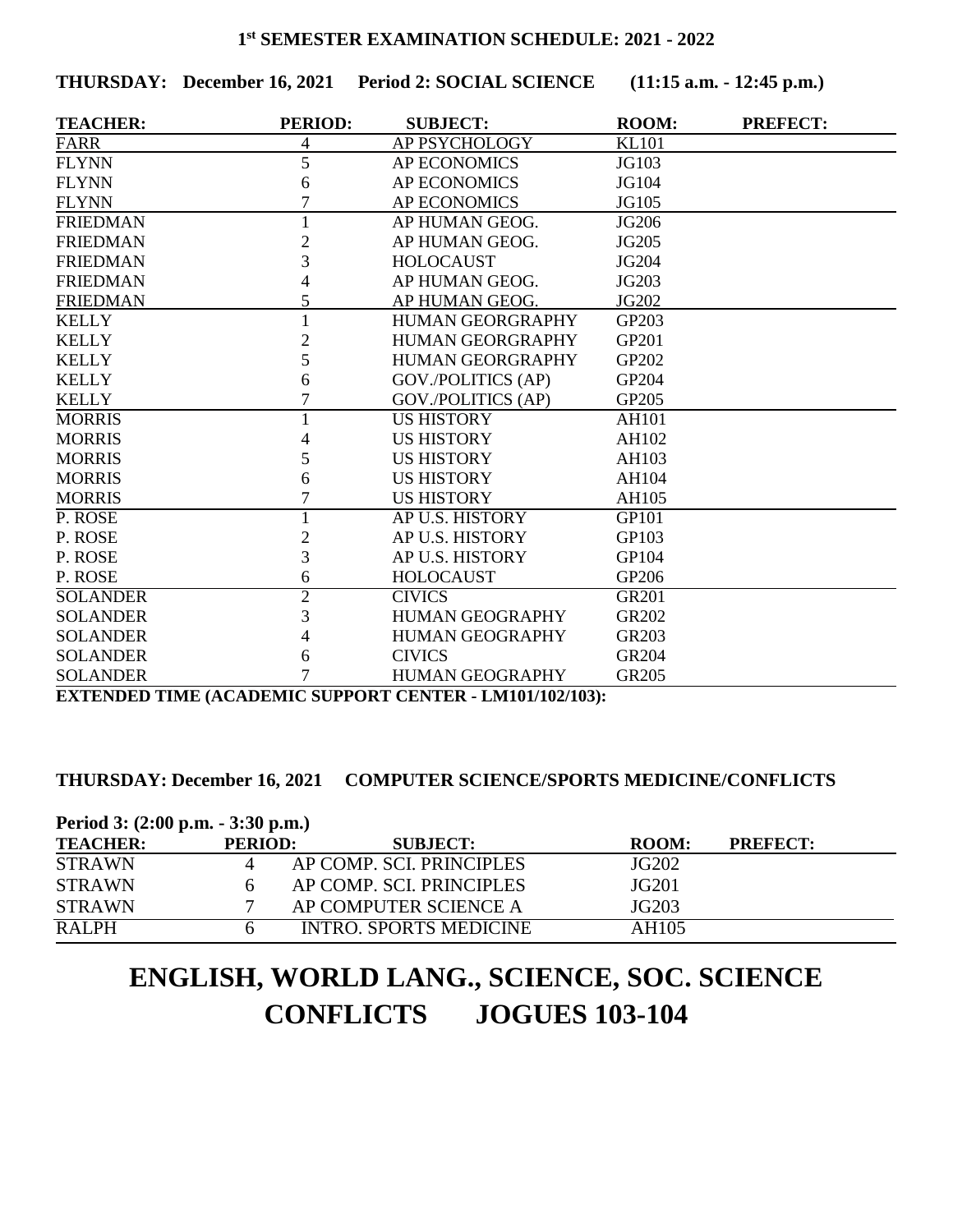## **FRIDAY: December 17, 2021**

# **Period 1: THEOLOGY (8:30 a.m. - 10:00 a.m.)**

| <b>TEACHER:</b>    | <b>PERIOD:</b> | <b>SUBJECT:</b>         | <b>ROOM:</b> | <b>PREFECT:</b> |
|--------------------|----------------|-------------------------|--------------|-----------------|
| P. BRABEC          | 4              | THEOLOGY 3A/3B          | JG203        |                 |
| P. BRABEC          | 6              | THEOLOGY 2A/2B          | JG204        |                 |
| P. BRABEC          | 7              | THEOLOGY 3A/3B          | JG205        |                 |
| <b>S. BRABEC</b>   | $\overline{2}$ | THEOLOGY 3A/3B          | JG201        |                 |
| <b>S. BRABEC</b>   | 4              | THEOLOGY 3A/3B          | JG202        |                 |
| <b>CARROLL</b>     | 5              | THEOLOGY 2A/2B          | GP204        |                 |
| <b>CARROLL</b>     | 6              | THEOLOGY 2A/2B          | GP205        |                 |
| <b>CARROLL</b>     | 7              | THEOLOGY 2A/2B          | GP206        |                 |
| <b>CREW-RENZO</b>  | $\overline{5}$ | <b>THEOLOGY 4</b>       | LM104        |                 |
| <b>ENGEBRETSON</b> | $\overline{3}$ | THEOLOGY 4              | GR105        |                 |
| <b>ENGEBRETSON</b> | 4              | THEOLOGY 4              | GR103        |                 |
| <b>ENGEBRETSON</b> | 5              | <b>LITURGY WORKSHOP</b> | GR104        |                 |
| <b>LOVERICH</b>    |                | THEOLOGY 2A/2B          | AH104        |                 |
| <b>LOVERICH</b>    | 2              | THEOLOGY 2A/2B          | AH103        |                 |
| <b>LOVERICH</b>    | 3              | THEOLOGY 2A/2B          | AH105        |                 |
| <b>LOVERICH</b>    | 4              | THEOLOGY 2A/2B          | GP201        |                 |
| <b>LOVERICH</b>    | 5              | THEOLOGY 2A/2B          | GP202        |                 |
| <b>LUPPINO</b>     | $\overline{2}$ | THEOLOGY 1              | JG103        |                 |
| <b>LUPPINO</b>     | 3              | THEOLOGY 1              | JG104        |                 |
| <b>MASCARENHAS</b> |                | <b>THEOLOGY 4</b>       | <b>GR202</b> |                 |
| <b>MASCARENHAS</b> | $\overline{2}$ | THEOLOGY 4              | GR204        |                 |
| <b>MITCHELL</b>    | $\overline{2}$ | <b>WORLD RELIGIONS</b>  | <b>GR201</b> |                 |
| <b>MITCHELL</b>    | 3              | <b>WORLD RELIGIONS</b>  | JG206        |                 |
| <b>MITCHELL</b>    | 5              | THEOLOGY 3A/3B          | GR203        |                 |
| <b>MITCHELL</b>    | 6              | THEOLOGY 3A/3B          | GR205        |                 |
| <b>MITCHELL</b>    | 7              | THEOLOGY 3A/3B          | <b>CH103</b> |                 |
| <b>PETRICH</b>     |                | THEOLOGY 3A/3B          | <b>AH101</b> |                 |
| <b>PETRICH</b>     | 3              | THEOLOGY 3A/3B          | AH102        |                 |
| <b>PETRICH</b>     | 4              | THEOLOGY 1              | GP104        |                 |
| <b>PETRICH</b>     | 6              | THEOLOGY 1 (M)          | GP103        |                 |
| <b>PETRICH</b>     | 7              | THEOLOGY 1              | GP101        |                 |

**EXTENDED TIME (ACADEMIC SUPPORT CENTER - LM101/102/103):** 

**JG - Jogues Hall GR - Garnier Hall GP - Goupil Hall LM - Lalemont Hall KL - King Library CH - Chabanel Hall LL - La Lande Hall AH - Alumni Hall OM – O'Meara Hall GYM-LT – Gym Little Theatre HCB – Harris Center Band Room BB – Brebeuf Hall**